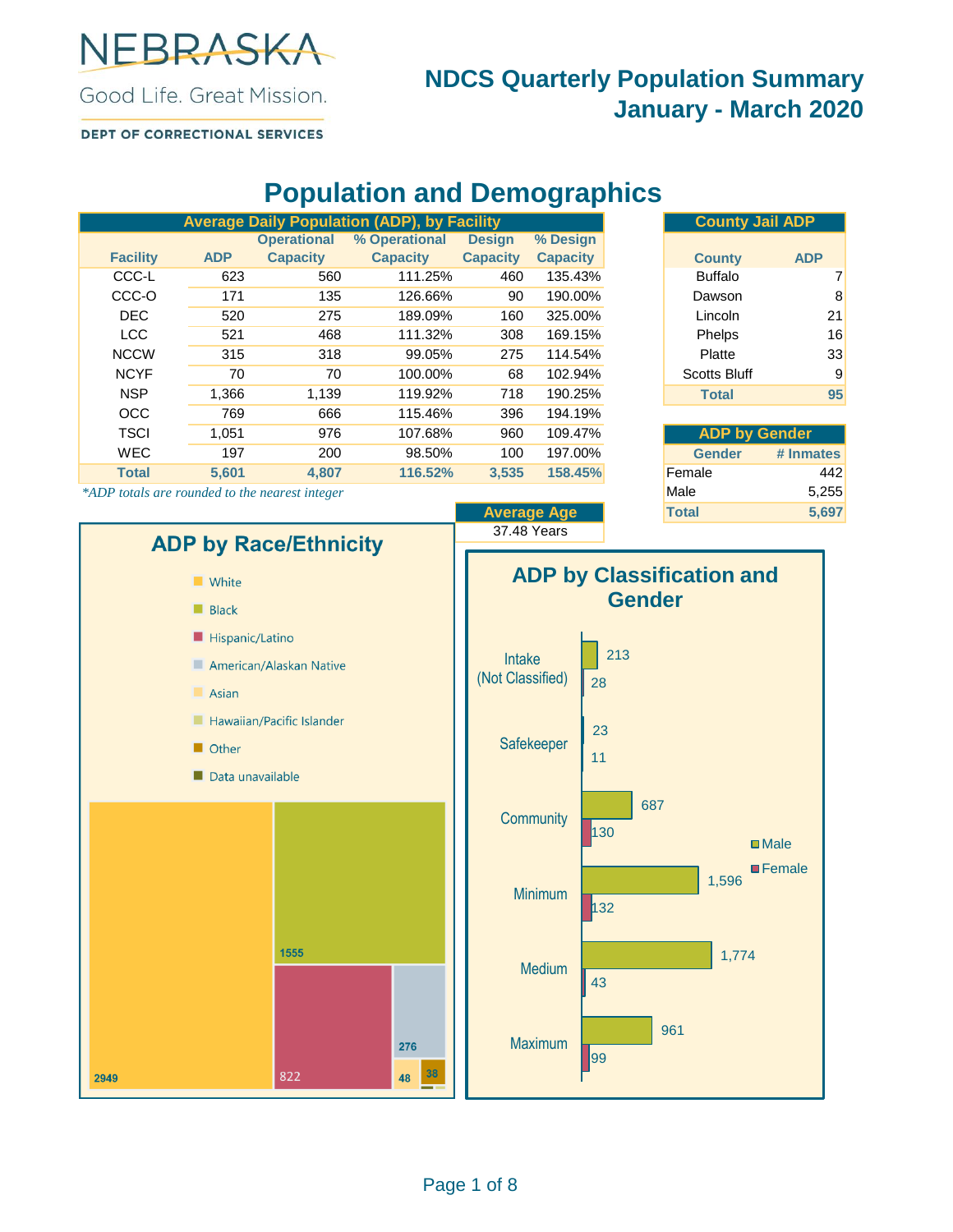

### **NDCS Quarterly Population Summary January - March 2020**

**DEPT OF CORRECTIONAL SERVICES** 

|  | <b>Population and Demographics (cont.)</b> |  |
|--|--------------------------------------------|--|
|--|--------------------------------------------|--|

| <b>ADP by Most Serious Offense</b> |            |               |
|------------------------------------|------------|---------------|
| <b>Category</b>                    | <b>ADP</b> | $\frac{0}{0}$ |
| Homicide                           | 576        | 10.11%        |
| Sex Offenses                       | 1089       | 19.11%        |
| Assault                            | 1197       | 21.01%        |
| Robbery                            | 340        | 5.96%         |
| Weapons                            | 606        | 10.63%        |
| Restraint                          | 24         | 0.42%         |
| Arson                              | 24         | 0.42%         |
| Drugs                              | 873        | 15.32%        |
| <b>Burglary</b>                    | 217        | 3.80%         |
| Theft                              | 272        | 4.77%         |
| <b>Motor Vehicle</b>               | 264        | 4.63%         |
| Fraud                              | 64         | 1.12%         |
| Morals                             | 15         | 0.26%         |
| Other                              | 100        | 1.75%         |
| Safekeepers                        | 37         | 0.64%         |
| <b>Total</b>                       | 5,697      | 100%          |



*\*MSO totals are rounded to the nearest integer*



*"Recidivism" is defined as a return to NDCS custody as the result of a parole revocation or an admission on a new sentence within three years of a person's release from prison.*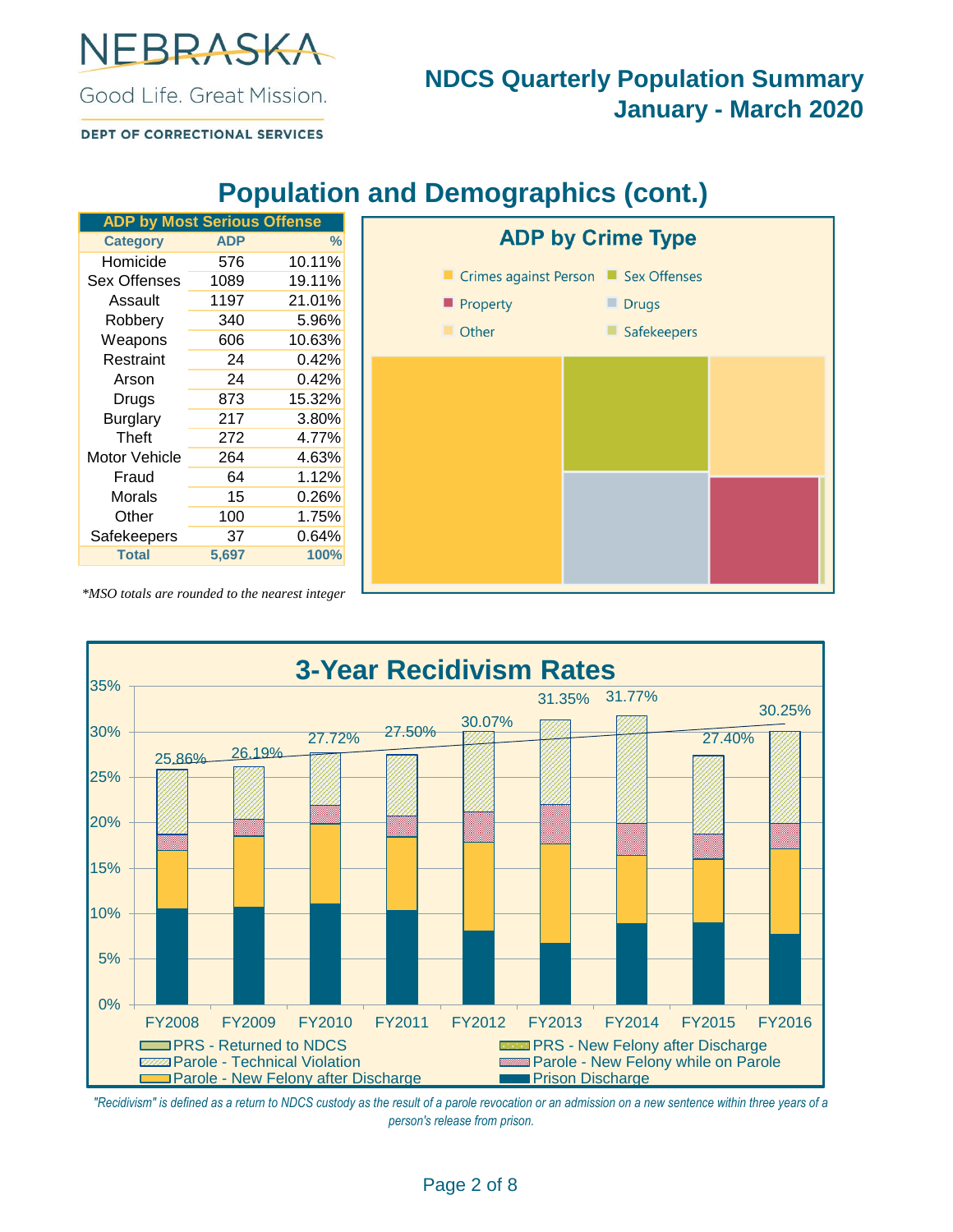

### **NDCS Quarterly Population Summary January - March 2020**

**DEPT OF CORRECTIONAL SERVICES** 

## **Reentry and Discharge**



|                 |                | <b>Inmates Housed Past Parole Eligibility Date (PED), by Facility</b> |     |                              |     |     |     |     |
|-----------------|----------------|-----------------------------------------------------------------------|-----|------------------------------|-----|-----|-----|-----|
| <b>Count</b>    |                |                                                                       |     | <b>Estimated Parole Term</b> |     |     |     |     |
| <b>Facility</b> | <b>ADP</b>     |                                                                       |     |                              |     |     |     |     |
| <b>CCL</b>      | 105            |                                                                       |     |                              |     |     |     |     |
| <b>CCO</b>      | 38             | $< 6$ Mos., 142                                                       |     |                              |     |     |     |     |
| DEC.            | 88             |                                                                       |     |                              |     |     |     |     |
| <b>LCC</b>      | 86             | 6 Mos - 1 Yr,                                                         |     |                              |     |     |     |     |
| <b>NCW</b>      | 33             | 133                                                                   |     |                              |     |     |     |     |
| <b>NCY</b>      | $\overline{4}$ | 1-3 Years, 300                                                        |     |                              |     |     |     |     |
| <b>NSP</b>      | 194            |                                                                       |     |                              |     |     |     |     |
| <b>OCC</b>      | 147            | 3-5 Years, 128                                                        |     |                              |     |     |     |     |
| <b>TSC</b>      | 130            |                                                                       |     |                              |     |     |     |     |
| <b>WEC</b>      | 45             | 5-10 Years, 98                                                        |     |                              |     |     |     |     |
| <b>Total</b>    | 869.4          |                                                                       |     |                              |     |     |     |     |
|                 |                | 10+ Years*, 68                                                        |     |                              |     |     |     |     |
|                 |                |                                                                       |     |                              |     |     |     |     |
|                 |                |                                                                       |     |                              |     |     |     |     |
|                 |                | 50<br>0                                                               | 100 | 150                          | 200 | 250 | 300 | 350 |

\*includes life sentences

*"Parole Eligibility Date" (PED) is the date at which it is possible to release a person into the community under parole supervision. "Estimated Parole Term" refers to the length of time people who are housed past their PED could be expected to spend in the community under supervision if released immediately.*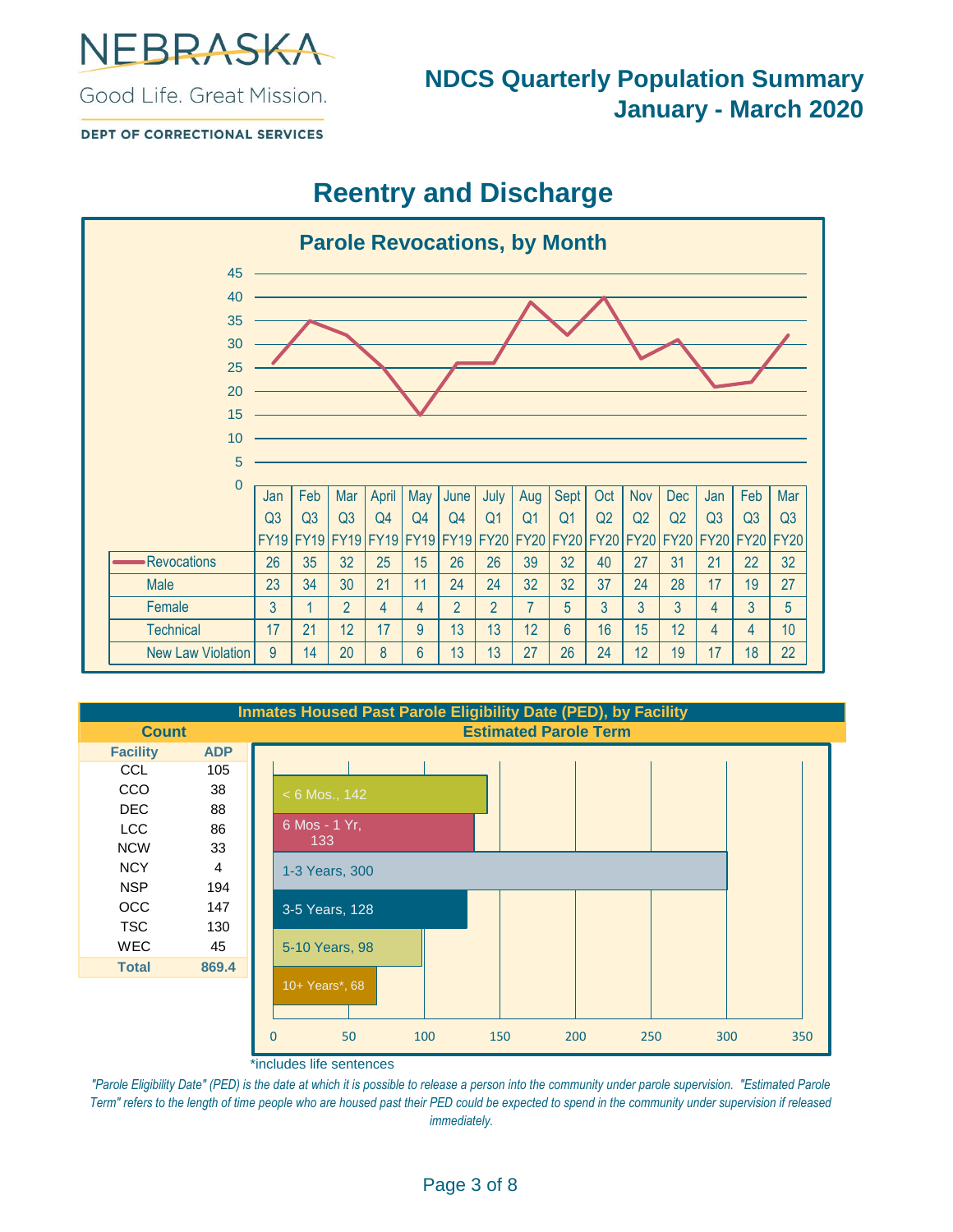

**DEPT OF CORRECTIONAL SERVICES** 

# **Reentry and Discharge (cont.)**



*"Post-Release Supervision" occurs after a person discharges from NDCS custody and is a term of community supervision under the Office of Probation Administration. "Flat Sentence" refers to people with the same minimum and maximum sentence lengths, which does not allow for a period of parole during their term of incarceration. "Mandatory Discharge" indicates people who completed their sentence in an NDCS facility and discharged directly into the community.*



*The graphic above considers all individuals who paroled or discharged during the quarter and identifies whether they were able to transition through Community Corrections Center - Omaha or Community Corrections Center - Lincoln prior to their release.*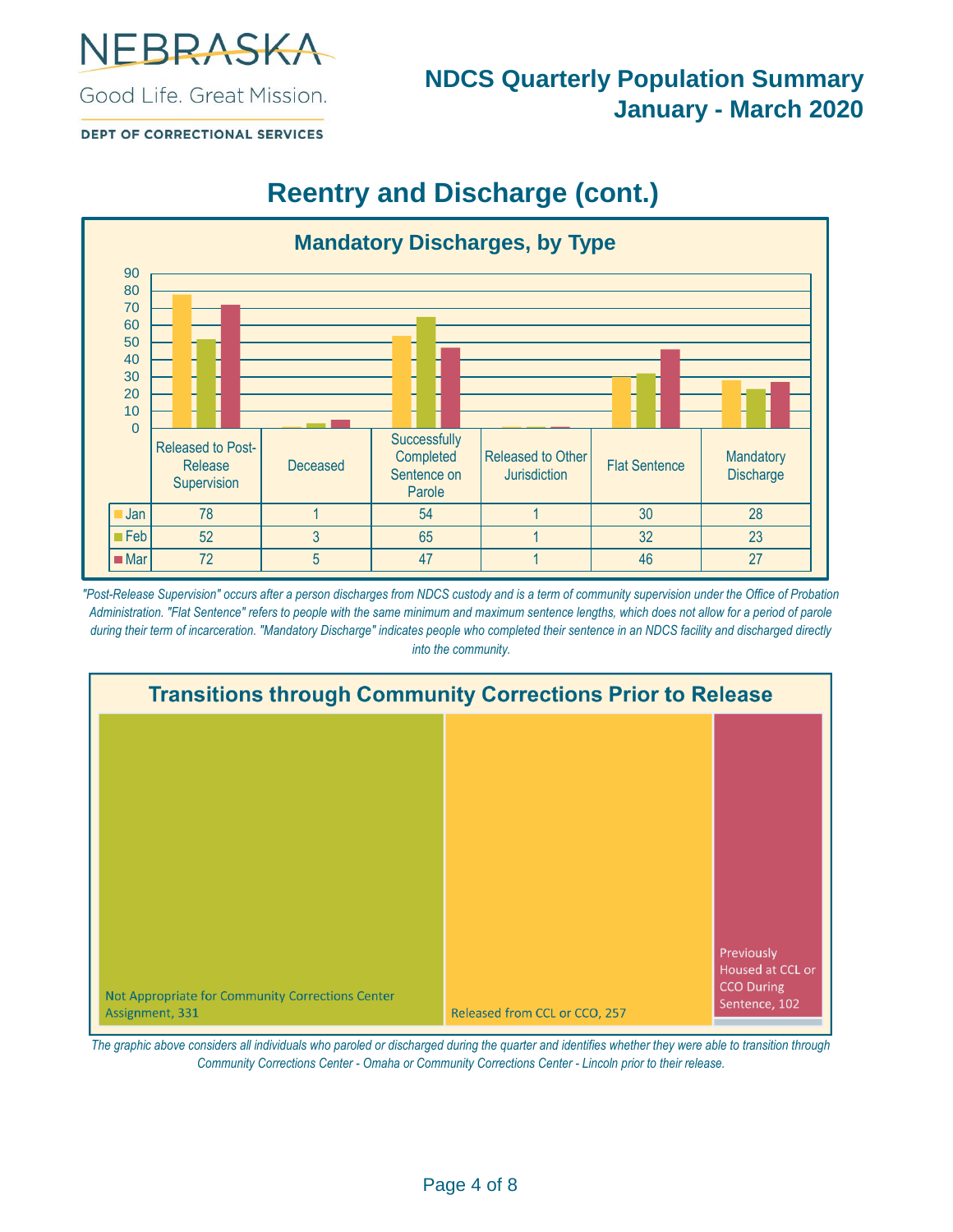

**DEPT OF CORRECTIONAL SERVICES** 

### **Programming Information - Outstanding Recommendations**



#### **Time to Tentative Release Date People Past PED with Outstanding Clinical Program Recommendations**

| Program      | $< 6$ Months | <b>6 Months to 1</b><br>Year | 1 to 3 Years | 3 to 5 Years | 5 to 10 Years | 10 or More<br>Years* |
|--------------|--------------|------------------------------|--------------|--------------|---------------|----------------------|
| <b>AMHRN</b> | 3            |                              | 11           | 6            |               |                      |
| <b>VRP</b>   |              |                              | 12           | 6            | 5             | 5                    |
| iHeLP        | 4            | 2                            | 10           | 10           | 4             | 8                    |
| oHeLP        | 2            | 3                            | 3            | 3            | 2             |                      |
| Non-Res.     | 69           | 46                           | 120          | 43           | 31            | 23                   |
| Res.         | 22           | 20                           | 42           | 18           | 16            | 10                   |

\*includes individuals serving life sentences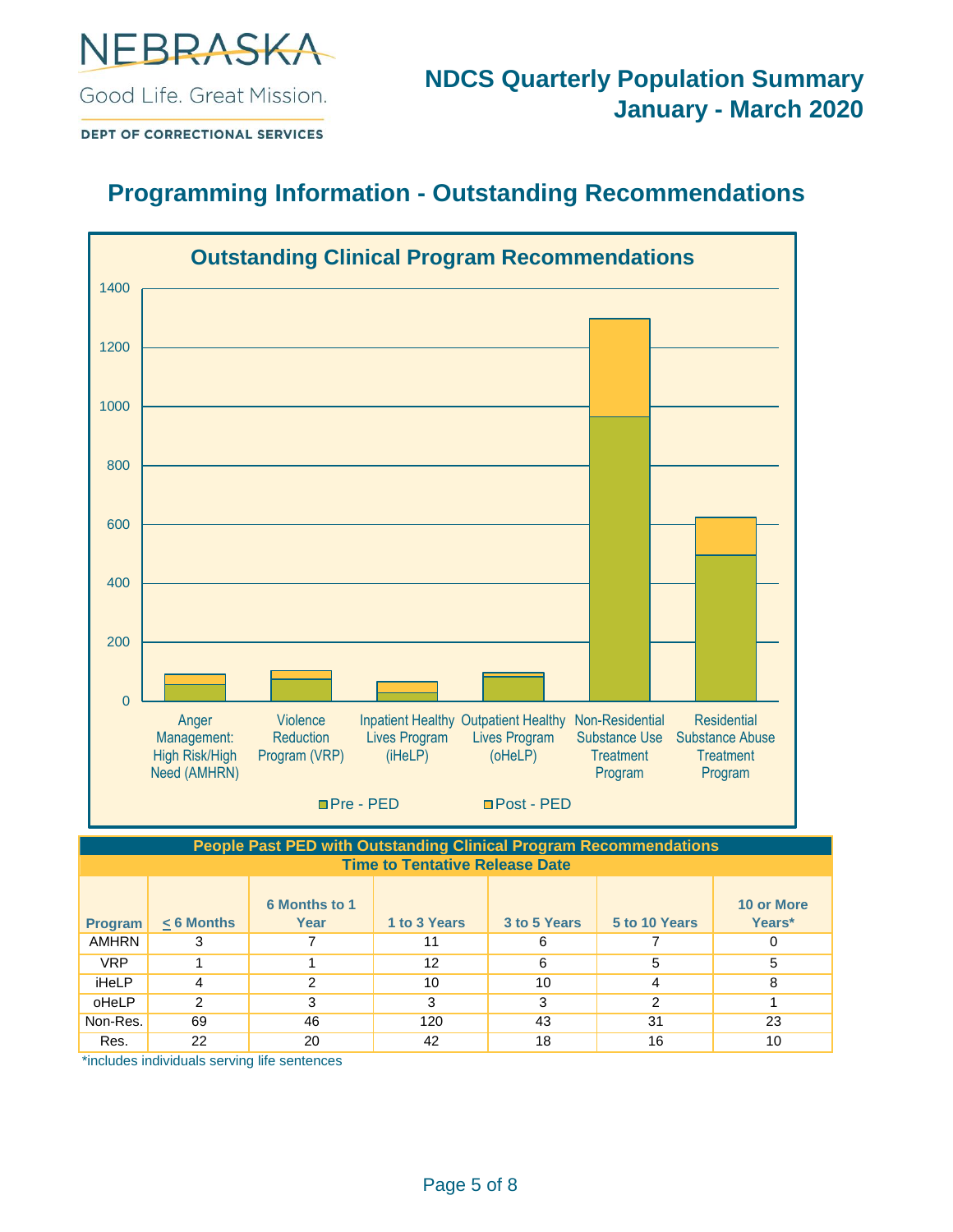

DEPT OF CORRECTIONAL SERVICES

## **Programming Information - Current Enrollments**



| People Past PED Currently Enrolled in Clinical Programming |                                                                              |                                       |              |              |               |            |  |  |  |
|------------------------------------------------------------|------------------------------------------------------------------------------|---------------------------------------|--------------|--------------|---------------|------------|--|--|--|
|                                                            |                                                                              | <b>Time to Tentative Release Date</b> |              |              |               |            |  |  |  |
|                                                            |                                                                              |                                       |              |              |               |            |  |  |  |
|                                                            |                                                                              | <b>6 Months to 1</b>                  |              |              |               | 10 or More |  |  |  |
| <b>Program</b>                                             | $< 6$ Months                                                                 | Year                                  | 1 to 3 Years | 3 to 5 Years | 5 to 10 Years | Years*     |  |  |  |
| <b>AMHRN</b>                                               |                                                                              |                                       |              | 0            |               |            |  |  |  |
| <b>VRP</b>                                                 |                                                                              |                                       | 5            |              |               |            |  |  |  |
| iHeLP                                                      |                                                                              |                                       |              | າ            |               |            |  |  |  |
| oHeLP                                                      |                                                                              | 3                                     | っ            |              |               |            |  |  |  |
| Non-Res.                                                   | 2                                                                            |                                       | 8            | っ            |               |            |  |  |  |
| Res.                                                       | 5                                                                            | 5                                     | 15           | 2            |               |            |  |  |  |
|                                                            | the all called the alterial contains a was the action of the action of a set |                                       |              |              |               |            |  |  |  |

\*includes individuals serving life sentences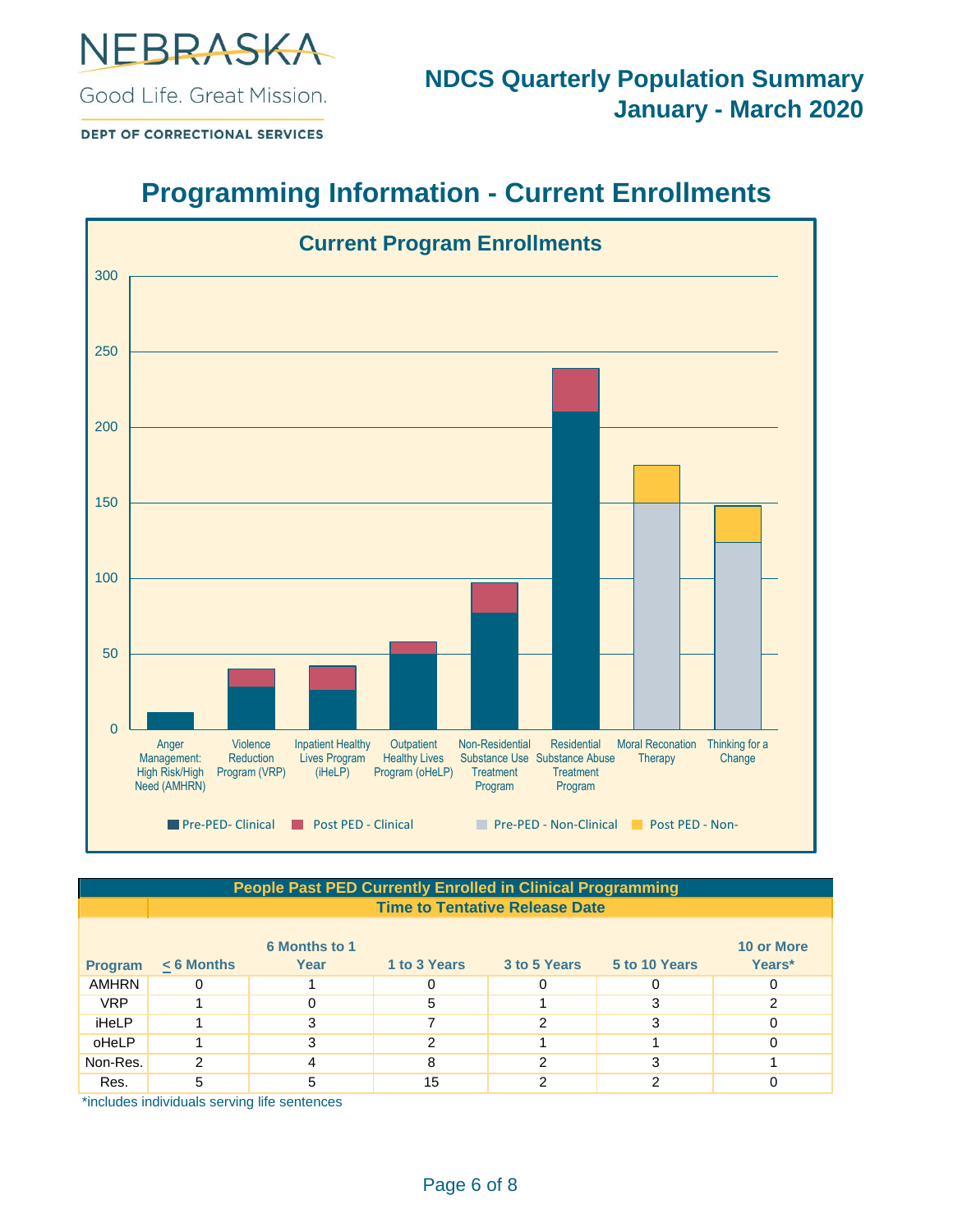

DEPT OF CORRECTIONAL SERVICES

## **Programming Information - Program Completions**